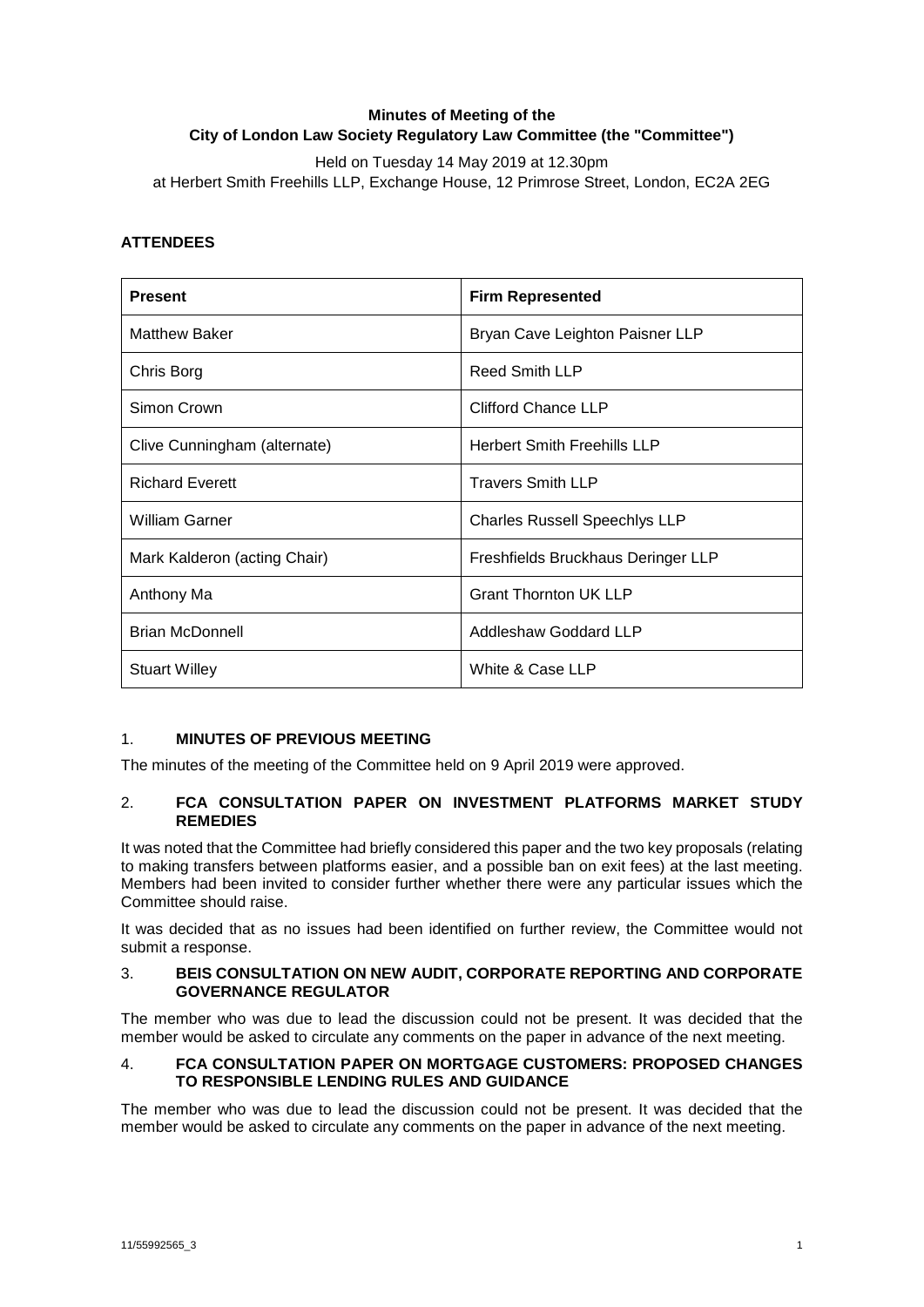### 5. **PRA CONSULTATION PAPER ON ENFORCEMENT – CHANGES TO THE PRA'S SETTLEMENT POLICY**

The Committee discussed the PRA's proposal to simplify the PRA settlement discount scheme.

It was noted that the paper did not explicitly deal with parallel proceedings and how the proposed change to the PRA enforcement policy would work in such cases.

The members also considered that it would be worth checking that these changes do not result in individuals in enforcement cases being prejudiced should firms involved in the same enforcement proceedings settle early.

A member also raised a query as to why the FCA and PRA's enforcement policies were not aligned.

It was agreed that a member would consider the issues raised in the meeting further and circulate their comments to the Committee in advance of the next meeting.

#### 6. **HMT CONSULTATION ON TRANSPOSITION OF THE FIFTH MONEY LAUNDERING DIRECTIVE**

The Committee discussed two of the proposals in HMT's consultation paper.

The first related to the proposed 'gold-plating' in relation to the application of money laundering requirements to providers of certain services relating to cryptoassets. HMT proposes to not only apply AML/CTF regulation to fiat-crypto exchange services, and providers of custodial wallets for cryptoassets but also to providers of various other services relating to cryptoassets, such as providers involved with the issuance of new cryptoassets and publication of cryptoasset related opensource software.

One member raised a query as to why only the more transparent open-source coding was in scope, but closed-source coding was not. It was also noted that practically, it is very difficult, if not impossible, to be able to know or control users of open-source code.

The members also discussed whether that the broad definition of "cryptoasset" referred to in the paper could bring in certain contractual rights which would not ordinarily be in scope of AML requirements purely because they were in digital representation using some type of distributed ledger technology.

It was noted that the Fifth Money Laundering Directive was due to be implemented before the specific UK legislation relating to the regulation of cryptoassets had been finalised. The members considered that there could be a risk of legal confusion if the paper's proposal of imposing such a wide scope (which may subsequently need to be amended with later legislation) was applied.

It was also noted that all cryptoassets had been grouped together as if they presented the same level of AML risk, even though that was unlikely to be the case. The Committee considered whether the proposals would therefore effectively tackle the AML risks posed or whether the extended scope could have a chilling effect on this sector.

The second key issue discussed by the Committee was the proposed new requirement for trustees or agents of trustees of all UK and some non-EU express trusts to register such trusts with HMRC's Trust Registration Service whether or not the trust incurs a UK tax consequence.

The Committee raised several concerns around the potentially wide range of express trusts which may be in scope. One example discussed was whether any firm holding client money needed to be included on the register (as an express statutory trust).

The Committee also considered whether the wide scope of this requirement and the potential for penalties could deter individuals or entities becoming trustees.

A member raised a query as to whether, in cases where there had been a failure to register an express trust, it was intended that the trust assets would become proceeds of crime.

It was decided that two members would draft a response on the issues raised at the meeting on both these points and circulate it for the Committee to review.

## 7. **OTHER CONSULTATIONS TO WHICH THE COMMITTEE MAY WISH TO RESPOND**

The Committee discussed other papers currently open for consultation and it was decided that there were none open to which it wished to respond.